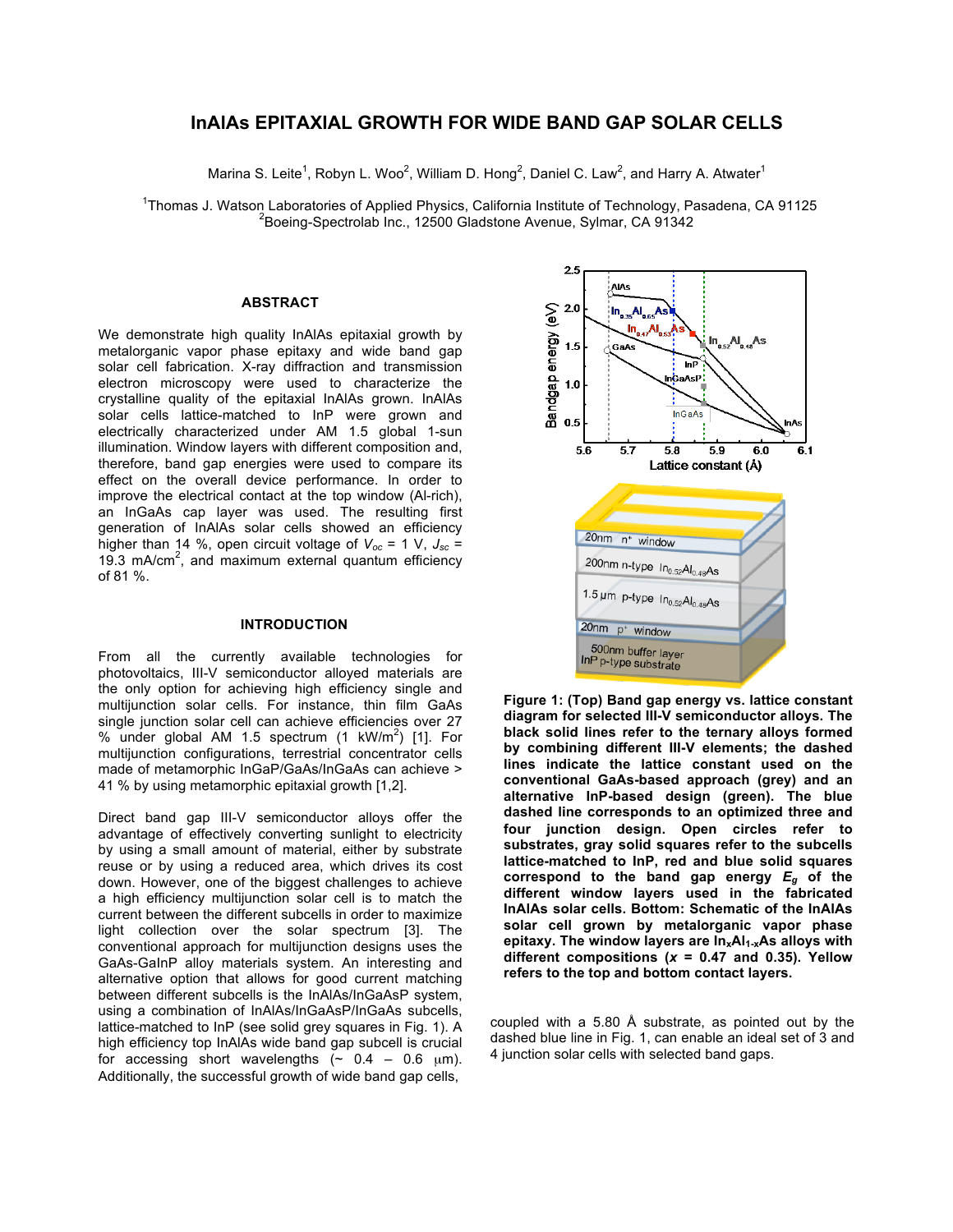### **InAlAs CRYSTAL CHARACTERIZATION**

For high device efficiency, the first step is the synthesis of high quality crystalline  $In<sub>0.52</sub>Al<sub>0.48</sub>As, lattice-matched to$ InP. Fig. 1 shows a schematic of the InAlAs solar cell grown on 2-inch InP substrates, using a Veeco E400 metalorganic vapor phase epitaxy reactor operated at low pressure. Several 1.0 cm<sup>2</sup> cells were produced. The *p-n* absorber layer is formed by  $In_{0.52}Al_{0.48}As$ , which is latticematched to the substrate. In order to understand the role of the window layer in reducing the surface recombination velocity and how it affects the cell's overall performance,  $In_xAl_{1-x}As$  alloys of different compositions were grown for comparison. The window layers have In fraction (*x*) equal to 0.47 (cell I) and 0.35 (cell II), corresponding to lattice constants of 5.847 Å and 5.800 Å, and tensile strain values of  $+0.37$  % and  $+1.17$  %, respectively.

To confirm that the window layers are coherently-strained and free of dislocations with respect to the *p-n* absorber layer, X-ray diffraction (XRD) measurements were performed using grazing incidence geometry. Fig. 2(a) and (b) show the XRD  $\omega$ -2 $\theta$  measurements at (0 0 4) reflection for solar cells I and II (inset of figures show each cell structure). In both cases, the 20 nm thick top window layer is coherently-strained with respect to the *p-n* absorber layer. The *p-n* absorber layers peak diffract at the same Bragg condition as the InP substrate. The width and position of the broad window peaks are in agreement with simulations of equivalent structures, as shown on the inset of Fig. 2. Although the cells have a high content of Al, epitaxial material was successfully grown.

Cross-section Transmission Electron Microscopy (TEM) measurements were performed to corroborate the XRD results. Figure 3(a) shows the cross-section of solar cell II. The electron diffraction pattern of the solar cell active region [see Fig. 3(b)] shows well-defined spots at the InP zone axis, characteristic of a high quality epitaxial crystal. Figure 3(c) shows an atomic resolution TEM image of the interface between the InP buffer layer, the 20 nm In0.47Al0.53As window layer in solar cell I and the *p-n*  $In<sub>0.52</sub>Al<sub>0.48</sub>As absorber layer. The yellow arrows indicate$ the interfaces between the different layers, which are very smooth, as desired—no dislocations were found.

The optical properties of the InAlAs alloy were characterized by time-resolved room temperature photoluminescence measurements. Lifetimes equal to 195 and 215 ps were measured for alloyed layers with composition similar to solar cells I and II, respectively (Fig. 4). Hall mobility measurements were performed on a 930 nm thick  $In_{0.52}Al_{0.48}As$  *n*-doped layer with  $N_d = 2.68 \times 10^{18}$ cm<sup>−</sup><sup>3</sup> carrier density, and the mobility was equal 667  $\text{cm}^2$ /V⋅s. Therefore, a lower bound on the minority carrier diffusion length in the In<sub>0.52</sub>Al<sub>0.48</sub>As alloy grown of approximately 1.0 µm was obtained.



**Figure 2: X-ray diffraction** ω**-2**θ **measurement and**  simulation of (a) solar cell I, with 20 nm In<sub>0.47</sub>Al<sub>0.53</sub>As **window layer, corresponding to + 0.37 % strain, and**  (b) solar cell II, with 20 nm In<sub>0.47</sub>Al<sub>0.53</sub>As window **layer, corresponding to + 1.17 % strain. The simulations of the same structures, with same strain values, confirm that the heterostructures are dislocation-free. Inset: solar cell structures. Measurements settings: (0 0 4) reflection, lambda = 1.54056 Å, 40 mA, receiving slit: 1/2°.**

The high Al content of the window layers is important to reduce surface recombination velocity within the solar cells. By using a crystalline semiconductor compound with a band gap higher than the *p-n* absorber layer (> 1.47 eV) one can also minimize the parasitic light absorption from the window layer. However, the  $In_xAl_{1-x}As$  alloys used as window layers prevent the use of an anti-reflection (AR) coating containing oxygen. The high Al content alloys used for the window layers  $(x = 0.47$  and 0.65) oxidize immediately, destroying the device. Therefore, a 20 nm thick InGaAs cap layer with the same lattice constant as the *p-n* absorber layer was used in order to passivate the surface of solar cell II and allow for incorporating an optimized AR coating (solar cell III) [4,5].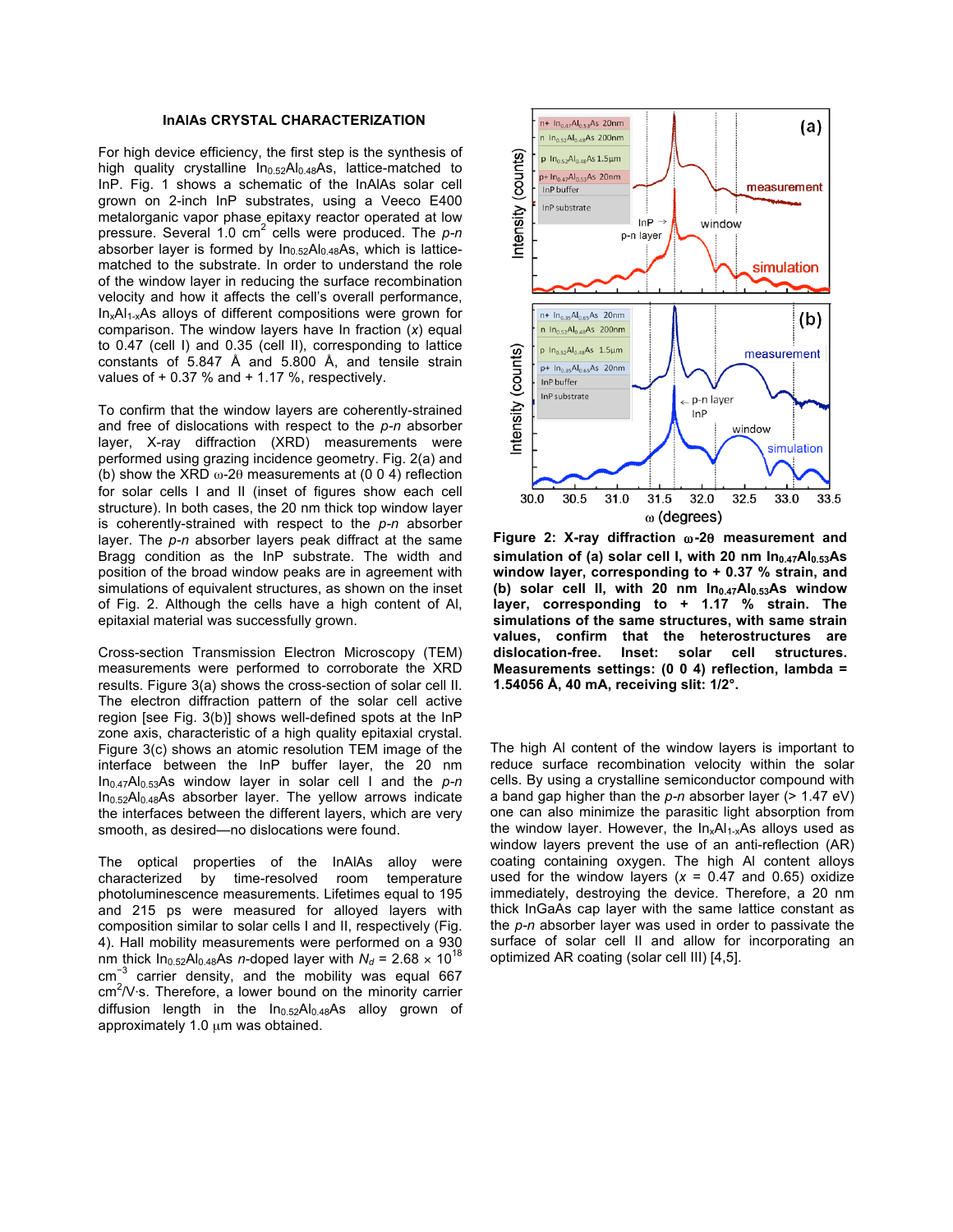

**Figure 3: (a) Cross-section Transmission Electron Microscopy (TEM) image of solar cell I showing the interface between the InP buffer layer and the InxAl1-xAs active layers. (b) Atomic resolution image showing the dislocation-free interface between InxAl1-xAs alloys with different compositions. (c) TEM of solar cell II with 1.7** µ**m in thickness. Inset: Electron diffraction pattern of the solar cell. Note the well-defined spots in the pattern, which are characteristic of an epitaxial crystal (InP zone axis). (d) High resolution cross-section TEM image of the interfaces between the InP buffer layer, 20 nm In0.35Al0.65As window layer, and the** *p-n* **In0.47Al0.53As absorber layer for solar cell II.**

#### **SOLAR CELL CHARACTERIZATION**

Electrical measurements were performed under AM 1.5 global 1-sun illumination (100 mW/cm<sup>2</sup>) in order to compare the devices' performance. Fig. 5 shows light J-V curves and external quantum efficiency measurements for representative cells. As shown in Fig. 5(a), solar cell I (red data) has an open circuit voltage (*Voc*) equal to 756 mV, a short circuit current (*Jsc*) of 9.3 mA/cm<sup>2</sup> , and Fill Factor (FF) of 54 % resulting in an efficiency  $(\eta)$  equal to 4.6 %. The performance of the InAlAs solar cell is slightly improved by using the higher band gap window layer (1.98 eV) – see J-V curve for solar cell II with higher *Voc* (767  $\overline{mV}$ ) and  $J_{sc}$  (11.7 mA/cm<sup>2</sup>), as a direct consequence of less parasitic light absorption by the top window layer.

By adding the InGaAs cap layer and an optimized AR coating (solar cell III) the performance of the cell improves significantly. As shown in Fig. 5(a), both *Voc* and *Jsc* increased dramatically (990 mV and 19.3 mA/cm<sup>2</sup>, respectively), leading to an efficiency equal to  $14.2 \pm 1.0$ %. Additionally, to allow for the use of an AR coating, the InGaAs improves the electrical contact of the cell, which is confirmed by a better FF (74 %). The *Voc* of solar cell III is very close to the maximum value expected for a direct band gap material with  $E_g = 1.47$  eV. Several solar cells with  $1.0$  cm<sup>2</sup> in active area were characterized, and the table in Fig. 5 summarizes all figures of merit for cells I, II, and III.

The external quantum efficiency (EQE) measurements of the solar cells were performed under chopped monochromatic illumination at 30 Hz, using lock-in detection to record the photocurrent from each solar cell as a function of wavelength. Solar cells I and II showed a maximum EQE equal to 38 and 44 %, respectively. The EQE of solar cell III improved by approximately 5 % in the blue region of the spectrum and was enhanced by over 50 % in the visible and near IR, compared to solar cell II, achieving a maximum value of 81 % at 765 nm.



**Figure 4: Room temperature time-resolved photoluminescence measurements for heterostructures with top layers similar to solar cell I (red) and solar cell II (blue). The solid lines show the exponential fit for both decays.** 

#### **CONCLUSION**

In conclusion, by controlling defects such as dislocations in In*x*Al1−*x*As layers with different compositions, we fabricated wide band gap InAlAs solar cells. XRD and TEM confirmed that the material grown by metalorganic vapor deposition is dislocation-free, leading to an epitaxial crystal with promising optical properties. The InAlAs *p*-*n*  absorber layer was lattice-matched to the InP substrate, and a top wide band gap In<sub>0.35</sub>Al<sub>0.65</sub>As window layer was used to prevent surface recombination and allow more light absorption within the absorber layer. The InAlAs fabricated solar cell showed an efficiency of 14.2 % and an EQE of up to 81 %. The demonstration of an InAlAs wide band gap solar cell presented here opens up the possibility for an innovative multijunction solar cell design based on InP lattice-matched alloys.